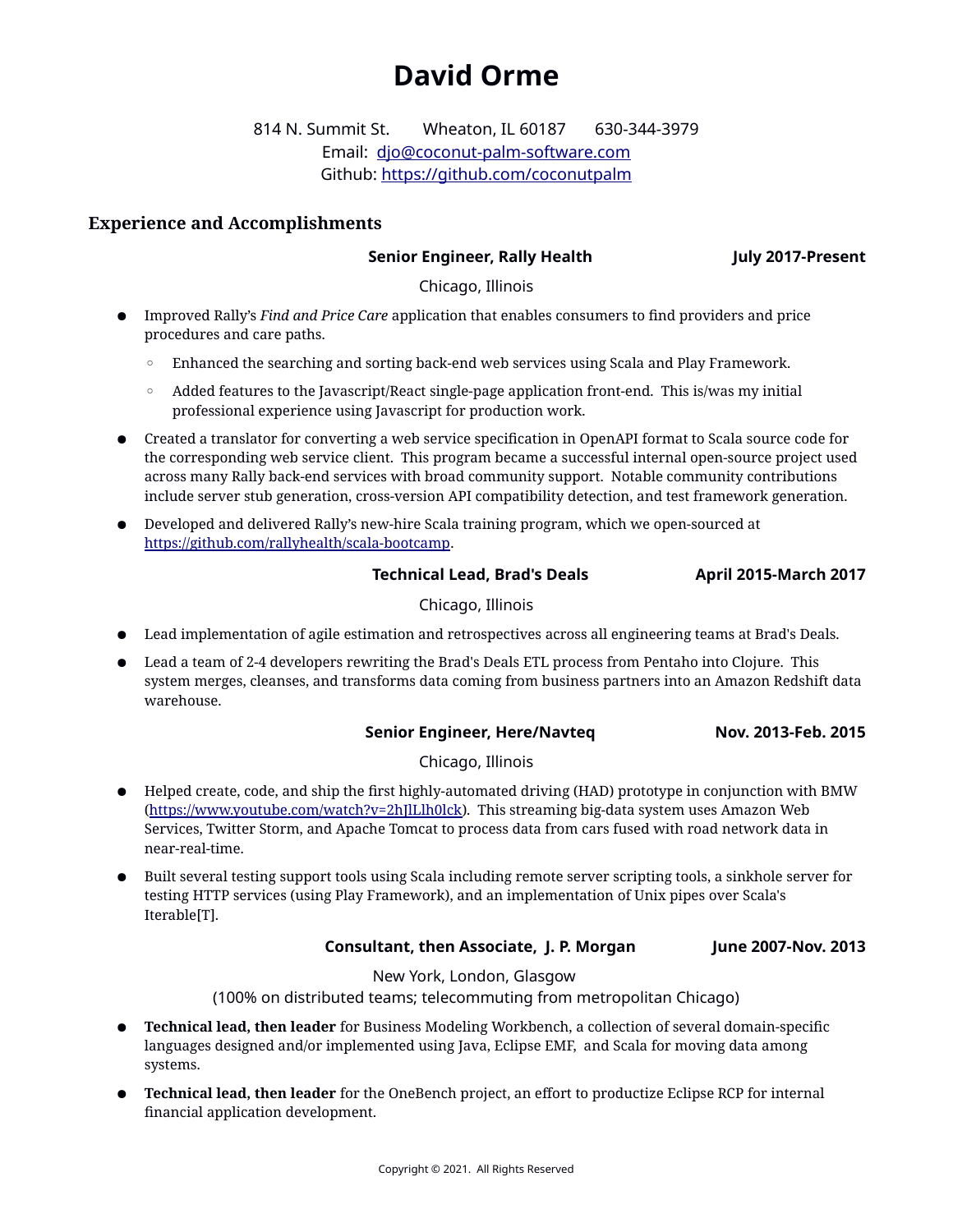- Won the 2007 Eclipse Community Award for best RCP application deployment.
- Identified and described how to use monads in Java for a Domain Specific Language framework.
- Created XScalaWT, a Scala domain-specific language for describing rich graphical user interfaces in Scala using a functional programming style.

### **Consultant, The Pampered Chef Aug. 2005-March 2007**

#### Addison, Illinois

- Created a peer-to-peer rich client web services application deployed to 40,000 clients worldwide.
- Constructed architecture for an enterprise application based on Eclipse.
- Integrate the new JFace data binding framework from Eclipse.org, realizing a 40% productivity improvement.

### **Consultant, Sarvega, an Intel company June-Aug. 2005**

# Oak Brook, Illinois

● Analyzed requirements and designed a next-generation graphical interface to be built on Eclipse Rich Client Platform (RCP), plus EMF and GEF. Delivered a high-fidelity prototype of the new system.

### **Consultant, db4objects 2004-2005**

### San Mateo, California (100% distributed team)

- Built the db4objects Object Manager, a browser and ad-hoc query tool for the db4objects Object Database.
- Acted as a liaison between db4objects and the Eclipse Database Tools Project and Visual Editor Projects.

# **Chief Architect, Advanced Systems Concepts 2001-2004**

# Schaumburg, Illinois

- Conceived, implemented, and launched The SWTworkbench Project, a dual-licensed (GPL and commercial) product providing tools required to efficiently use Eclipse's SWT user interface tools in business applications.
- Created, started, and lead the Eclipse.org Visual Editor Project, an Eclipse project to add first-class GUI editing for Swing and SWT to the Eclipse IDE.
- Created an Eclipse version of ASC's ABSTRACT code-change analysis tool for System i (i5, iSeries) applications.
- Added Visio graph drawing support to ASC's ABSTRACT product using C++ and OLE automation.
- Created an RPG program flowcharting tool for ABSTRACT in C++.

# **President, Senior Consultant, Coconut Palm Software 1995-2001**

# Bronx, New York and West Lafayette, Indiana

- Created Sword/PDA, an open-source Bible reading program for the Agenda PDA in C++, C, Lex, and YACC.
- Programmed interactive web pages for John Lucht's *Rites of Passage-RiteSite* Web site using PHP and Postgres.
- Created a Java Servlet solution for displaying, distributing, and printing reports for both Shain Colavito Pensabene Direct and Rapp-Collins (two prominent New York advertising agencies).
- Analyzed, designed, and implemented the print media tracking / buying system at Rapp-Collins Used UML for analysis and Delphi Client/Server and Advantage SQL database server for implementation.
- Updated the broadcast media tracking, planning, and buying systems and Shain Colavito Pensabene from Clipper to Delphi and Java / Servlets.
- Helped rewrite the New York City Department of Health disease registry from a mainframe system that only